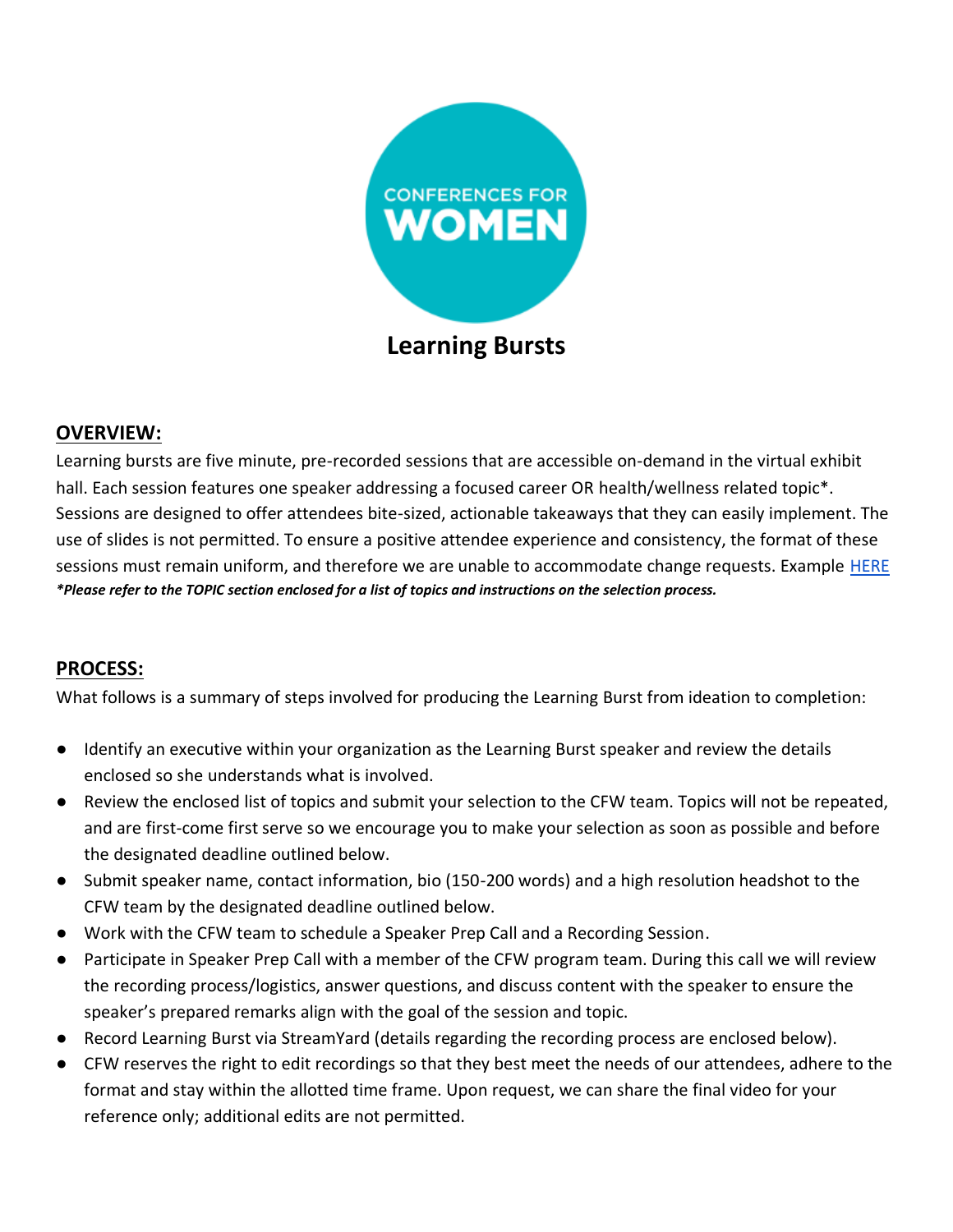- Edited Learning Burst will be uploaded to the event platform for on-demand viewing on Conference Day and during the on-demand viewing period.
- Learning Bust may be shared with the broader conference community via social media post-Conference. A copy will be shared with you for internal or external sharing on social media.

### **DEADLINES:**

**Select topic\* and submit speaker name, bio, headshot and contact information to the CFW team:**

TX: 7/13/21 PA: 8/16/21 MA: 9/15/21 CA: TBD *\*Please refer to the TOPIC section enclosed for a list of topics and instructions on the selection process.*

#### **Record Learning Burst:**

TX: 8/2/21 PA: 9/3/21 MA: 10/1/21 CA: TBD

*NOTE: If you are unable to meet the above deadlines,* we can not guarantee inclusion of your Learning Burst in the event. CFW may still be able to share the Learning Burst with the conference community via social media.

### **RECORDING DETAILS:**

CFW will produce the recordings remotely and guide you through the process by providing helpful tips to showcase your speaker around lighting, sound, overall shot/frame and troubleshoot should any issues arise. Learning Bursts will be recorded on the Streamyard platform which can be easily accessed via a URL provided by our team. In addition to the speaker, you can have 1-2 members of your team join "backstage." In preparation for recording, it is important to note the following:

- Speaker must be hard-wired via an Ethernet cable and not on Wi-Fi;
- Speaker should come to the recording camera ready;
- Speaker should rehearse remarks several times before the day of recording;
- If using the equipment kit provided by CFW, please ensure that the Speaker sets up and tests the equipment in advance.

# **TOPICS & SELECTION PROCESS:**